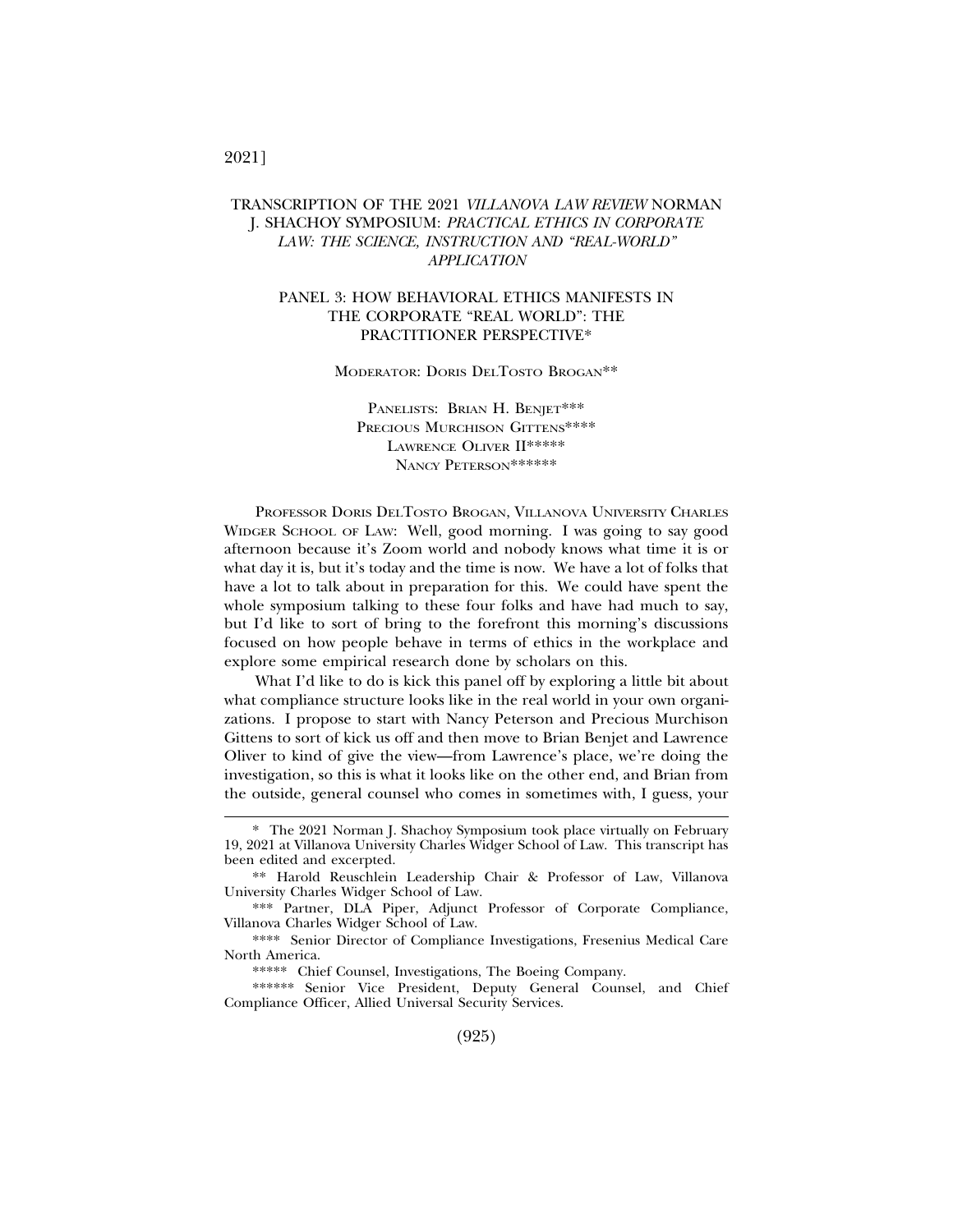hands over your ears or over your eyes like, "Oh my gosh, what do we do with this?" So Nancy, why don't you kick us off?

NANCY PETERSON, ALLIED UNIVERSAL SECURITY SERVICES: Hi everybody, Nancy Peterson. Thanks for the technology help there. I work at Allied Universal—we have 265,000 employees, about a \$9.5 billion company with about 50,000 client locations across the globe, so we've got a large organization. So, one of the things I would say when we talk about compliance and ethics is, "What is your structure and what works on the front end?" And then, I think Lawrence and Brian are going to talk about that, you know, kind of some of the things on the back end.

Where I come in, my perspective from my experience of the organization which I've been at since 2005, is that we've been in a growth mode as an organization and purchased probably about sixty companies or so and continue to grow. And so, one of the things I think about in terms of the structure is making sure that when we are bringing new organizations on, new leaders on, new lines of business through those acquisitions, that compliance and ethics and value-based behavior and decisions are part of the front end of those discussions, right as people are coming in the door. So again, there's lots of other components to how we set up our compliance program, but that is one of the key areas because, you know, that's your opportunity to help set those folks, those organizations, into the way that we do business at Allied Universal.

PRECIOUS MURCHISON GITTENS, FRESENIUS MEDICAL CARE NORTH AMERICA: So Doris, I work in the healthcare industry. I work for a really large, complex, vertically-integrated company. We help people who are living with kidney disease. From my perspective, compliance really drives innovation. So you get to see all sorts of things—especially when you're growing like we are and we have everything from dialysis clinics to pharmaceuticals. I work in the company's compliance department. I report to the Chief Compliance Officer who reports to our CEO. And the corporate governance of our company, the executive management, is responsible for establishing our compliance program and is ultimately responsible for oversight of the compliance program. The Chief Compliance Officer and her team, which includes me, the compliance function, really has day-to-day management, implementation, and oversight of our program.

PROFESSOR BROGAN: Lawrence, what does it look like? When you come in and the mess happened?

LAWRENCE OLIVER, THE BOEING COMPANY: Well, I'll start.

PROFESSOR BROGAN: Or not, that never happens at Boeing, right?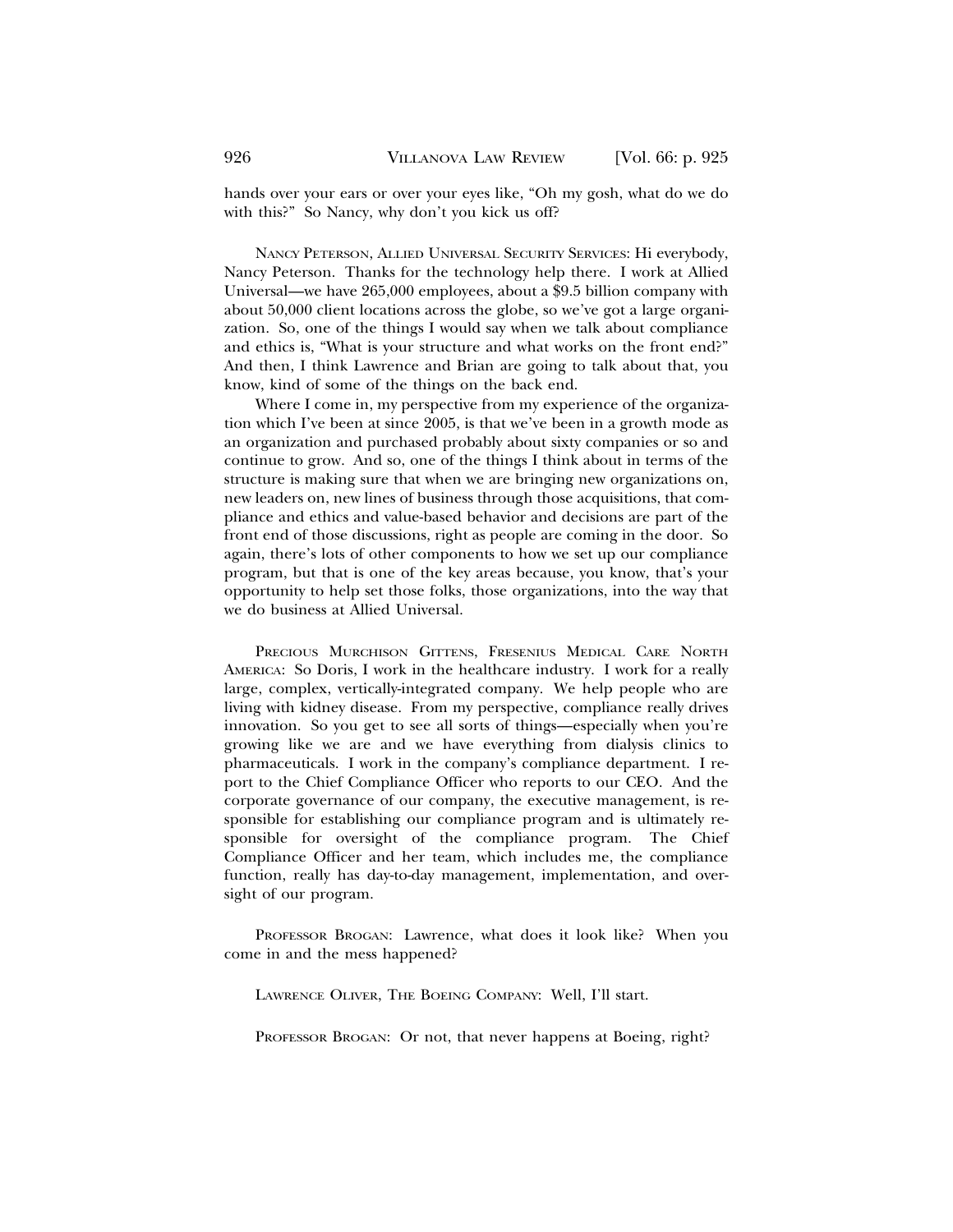LAWRENCE OLIVER: Yeah, I'll start with this. So my job, my role, was created out of a mess about eighteen years ago. Boeing had a few lapses that made national news. Some involved inappropriate employment discussions with an Air Force official still overseeing Boeing contracts. That's a criminal act. There was also evidence that we were in inappropriate possession of third-party information. So all those things led to the creation of my job, which is to oversee legal investigations.

When I came in, a big emphasis was placed on lessons learned and making sure that we were not in possession of a third-party's proprietary information or trade secret information without authorization. So that lesson became a backdrop to a lot of what my job was focused on in the first couple of years because Boeing is a big defense contractor as well as a commercial airplane manufacturer. We're in possession of all types of third-party information, most of which is authorized and properly negotiated. And we deal with subcontractors, but these same people could also be competitors. So, on the one hand, you might have information that you can properly have. On the other hand, you might have information from the same person or entity that you shouldn't have. So those things all flow back into lessons learned.

We make them part of our code of conduct. You know, I heard the prior discussion. Doctor Treviño talked about codes of conduct and whether it can be just like wallpaper. Well it can, if that's the way it's treated, but our lessons have been dwindled down to about half a page. So, it's a half a page of the entire code of conduct that everybody needs to adhere to, and it talks a lot about not misusing third-party company information, operating with business integrity in all your relationships with customers, suppliers, and other employees. And it's really kind of like the black and white that Dr. Gentile was just talking about focusing on what's clear, which you can really affect easily, as opposed to the nuanced gray areas and trying to get lost in the weeds where you might have goodfaith differences of interpretation.

If you've been following the news, you know last year was a big year for Boeing. You know we had the 737 Max crashes, which lead to a lot of investigations. Without going into any real detail, you can certainly be assured that there are a lot of lessons that are coming out of all of that that are, you know, in real time, being folded back into our ethics and compliance program. So it's a constant evolution. There's nothing like a lesson learned when it's *your* lesson. It's more sobering than if it's your neighbor's lessons, your competitor's lesson. When it's your lesson, it's real, right? To you, this is not a hypothetical. This happened. We're in the soup. How do we stay out of it? And so those moments, as awkward and as uncomfortable as they are, those are the best opportunities to actually get folks' attention and try to affect change internally throughout the organization.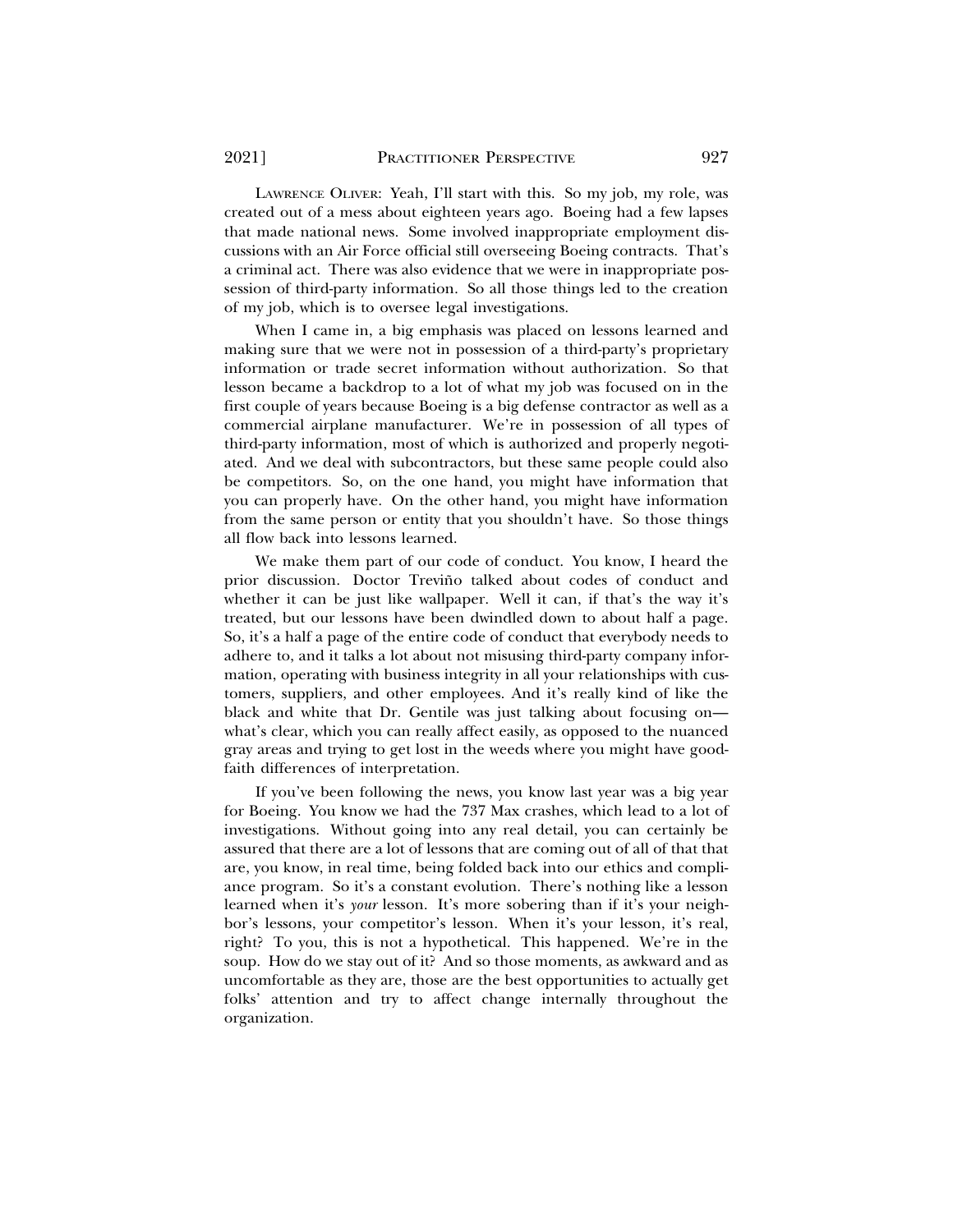PROFESSOR BROGAN: So Brian, coming in what? What does it look like from sort of the wide lens?

BRIAN H. BENJET, DLA PIPER: Yeah, so you know, kind of thinking about this from two perspectives. One, having obviously been at the firm now for almost ten years and coming in and, whether it's investigations or after issues there, and then being in-house for about seventeen years prior to that, including at Worldcom, where we had a couple of issues in the first corporate monitor, so seeing it from a couple perspectives. Yes, but you know, normally when a problem has arisen, Lawrence has actually gone in and started the investigation or is in the process of that. One of the first things that we're starting to see is what you're trying to do is look at remediation efforts and figure out where the failures are so that as you go back and try to resolve whatever the issues are—whether it's is with a government agency and otherwise—you can establish that you've understood what the failures were in the first place, or whether the person was a lone wolf, which you kind of hope they are, and where you're going to go from there.

And I would say, I think there are three points where we tend to see a commonality when we come back into compliance programs. In most cases, people have tried to do something—they've written some policies, there's been some effort to put in a compliance program. It's a pretty rare case where it's truly the wild west, and no one's done anything, but the issues where you tend to see the first pieces of where you're going to remediate. It is first just lack of investment and prioritization. I think, as Lawrence said, you learn from your mistakes. If you have entities that don't have mistakes, it's very hard to get that initial investment and that prioritization for the compliance program because you don't have that shock therapy yet in some things. So that tends to be one of the first things you tend to see when we look at remediations. The second one is tone at the top, tone at the middle—however you want to call it these days and culture. Many times it's counter to the compliance program and that tends to be a causal effect. And then the third is kind of contrite at this point, but the paper versus real, which the Department of Justice ("DOJ") emphasizes. I would kind of drill down on that and say really where this comes into is that it's a program that's not adapted to the company's risks. So it's just out there, and it's not meaningful to employees. Or two, it's not really owned by the business, it's a program that's being implemented by legal and compliance and really has not been adopted or owned by the business.

Nine times out of ten when we see an issue when we're starting the remediation, almost invariably the first thing that we focus on is training and communications. We go out there, you get to the employees, you get to the people, you communicate with them, you make sure that there's a common understanding of the expectations and what the company is there. It also provides that feedback loop because once you start to do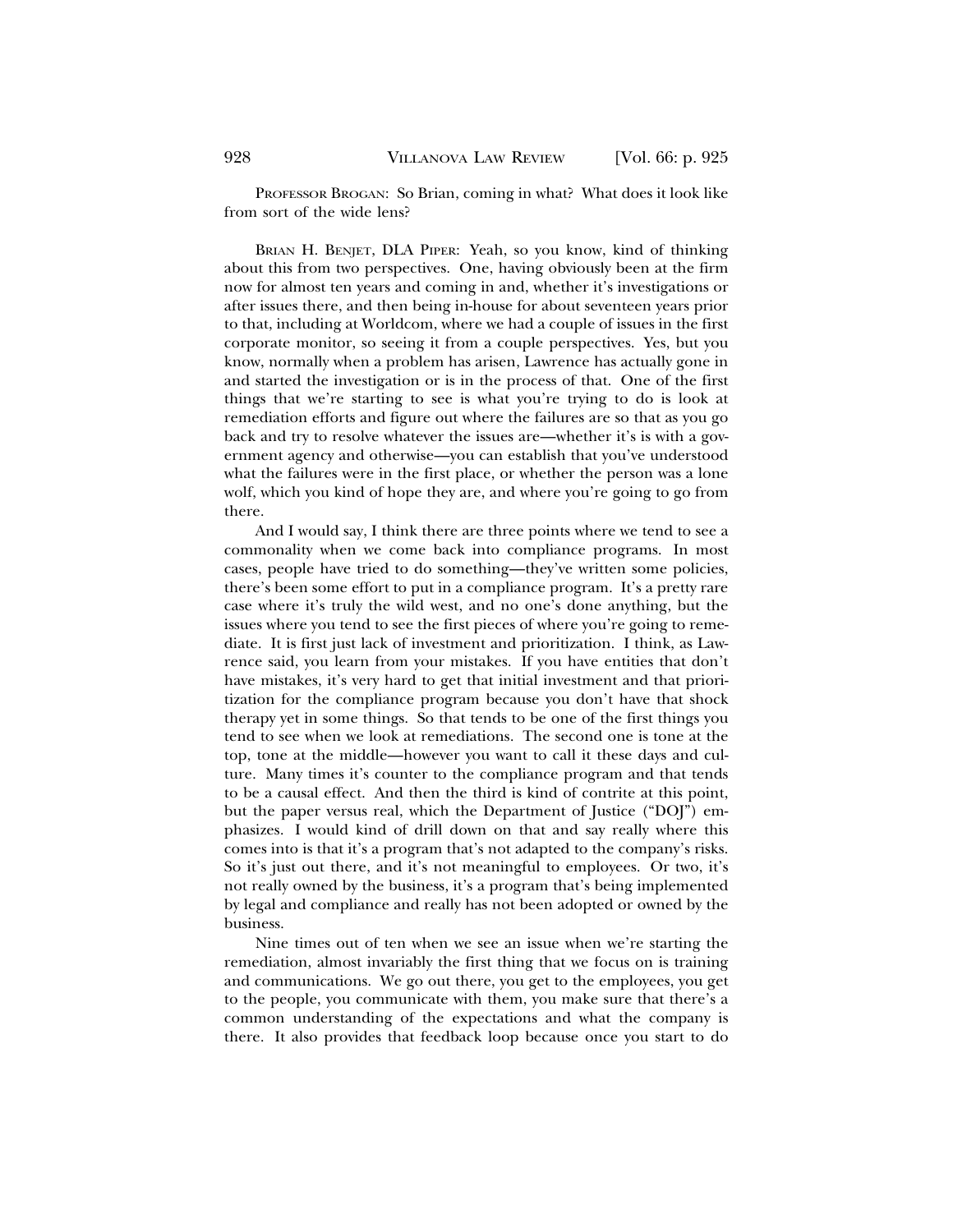that, you hear back from your employees on what are other issues and what are other concerns. So that nine times out of ten we're remediating in that place, that's where we're going. You know, ultimately, and I'm going to quote my former boss, Stasia Kelly, who was the general counsel at MCI, the general counsel at AIG, and then ultimately the COO, Managing Partner at DLA Piper. You know her favorite quote is, "You never let a good crisis go to waste." And when you talk about remediation, that's really the place where you use that crisis to then elevate and make sure that you get where you need to be to prevent the future issues.

PROFESSOR BROGAN: So I'm going to pull a couple of pieces together that I've heard all four of you speak about and also tie it to this morning. So, structure seems to matter and Precious, I heard you say that your Compliance Officer reports directly to the seat, the CEO or the CFO, but reports directly up. And Lawrence, you talked about an issue we all faced, you know, both when you came in the door and then this last year. Nancy, you're talking about bringing in so many different people. One of the things that came up this morning in talking about how people behave and the idea of Lawrence mentioned, well, you can have a code of conduct—it can be just wallpaper or it can mean something. So the structural piece of how you respond to a problem.

One of the scholars this morning said, you know Wells Fargo, which is the poster child for trying to figure out efforts to fix it, and not fix it, and ongoing scandals. Wells Fargo fired more than five thousand people as a result of the first round of scandals, but wrongdoing continued and one of the things that one of the scholars said this morning was sometimes firing is not the way to go. Sometimes, discipline and she said, let's not call it punishment because that sounds too punitive, but discipline and action within the entity that then people can see that there are consequences. So, and this kind of goes to Brian's quoting of Stasia—who's certainly a lot of our heroes, you know, she's just a hero—but never let a good crisis go to waste. So, how can you use sort of the structure piece to really make a difference? Whether that's where you put compliance, whether compliance is top down, and all of you kind of talked about that. Is it something like do the right thing, but do what I say and not what I do? So how does the structural piece come into advancing compliance? And Nancy, obviously big challenge when you're merging structures.

MS. PETERSON: Yeah, so thank you, I agree, so there's several things you can do. First of all, I always say, you know, go where the employees are, right? I mean, don't create a paper program—the thing that sits on the shelf and the shrink wrap, i.e., Enron, right? So, you know, go where the employees are. And sometimes that can be a little tricky as a compliance officer. We use a program called DOMO, which is basically, you know, a business intelligence gathering tool. And so, you know, I had to learn how to work with it and put what we call a "DOMO card" together to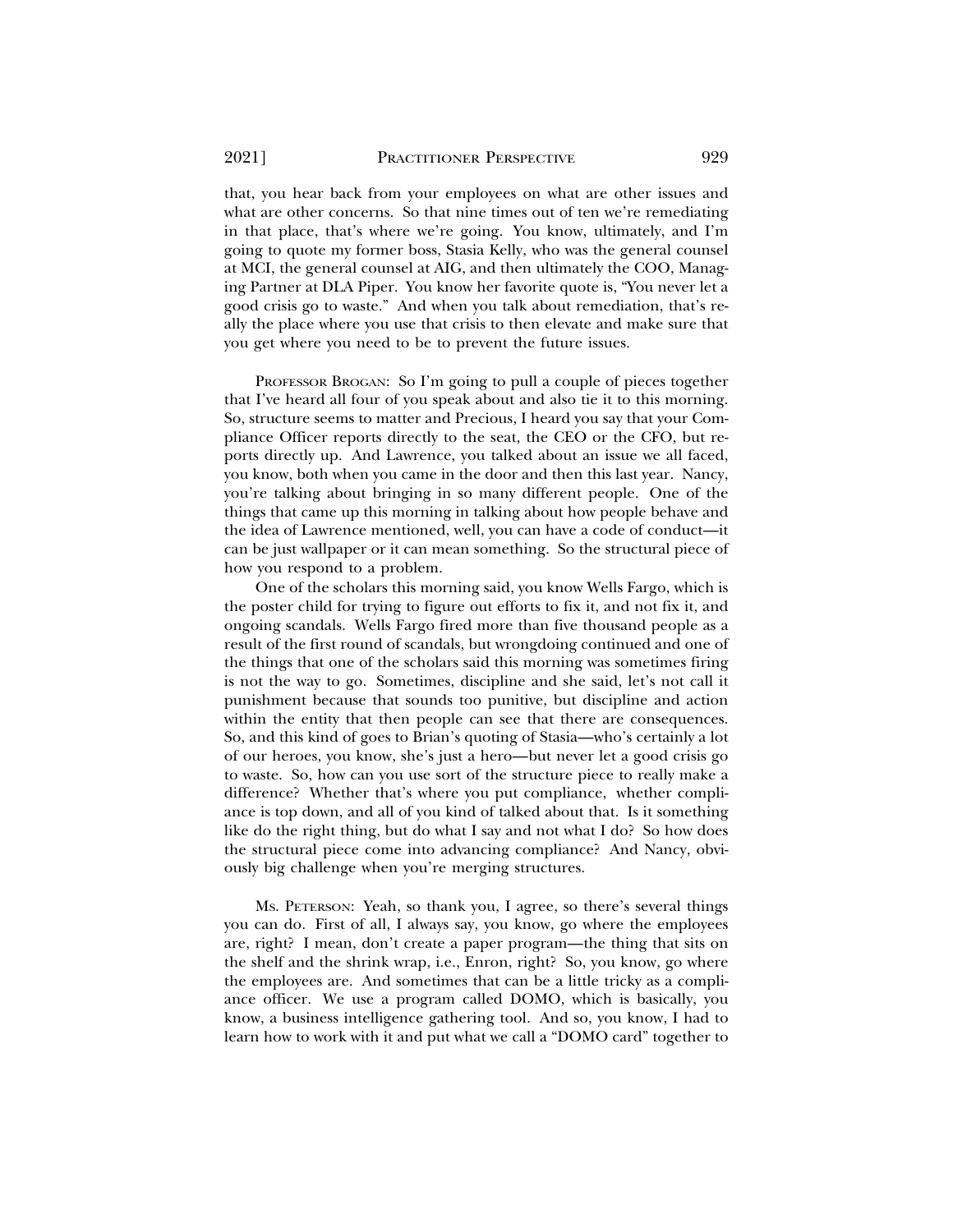share certain data points. But if I had created some excel or something else over here, no one is looking at that, right? So you want to go where your employees are and understand what's going to help them move their levers.

And then, you know, related to that, make it part of the SOP, you know, "standard operating procedures," so that there's certainly value in having a compliance week, or focus on getting certain trainings updated, but if you're in a training on contracts, maybe you start mentioning confidential information and how that's our duty to protect that, and prevent a third-party. So, weave it into conversations so it's not seen as separate but as seen as the behaviors of the organization in what they're doing as a business unit.

MS. GITTENS: I think one fundamental question to ask when evaluating the effectiveness of a compliance program is, "How well-designed is the program?" That's really going to help you figure out whether or not the business is going to own it, whether it's going to work as a practical matter, and in determining the design of the program, you really want to look at the company's risk profile and the company needs to do an underlying risk assessment. That is, to identify the risks of misconduct that are likely to occur in that particular business, based on the business lines, based on the complex regulatory scheme, based on lessons learned, based on data, and so doing that underlying risk assessment is going to help the company design and tailor a compliance program to those risks. The methodology of coming up with that risk profile is risk management, and so having a risk-based compliance program that's designed to address those risks is going to really help make the program more effective.

MS. PETERSON: Right, and not one-and-done, right? You have to keep doing it. So, I think somebody said earlier in the day this is a garden, you have to keep tending to it. And yeah, I mean, you have to have that mentality as well.

MS. GITTENS: It's living, so you're doing periodic risk assessments and the compliance program is evolving over time.

MR. OLIVER: Yeah, and I would add to, you know, we hear a lot about tone at the top, but it certainly has to be at the top, but other than that, I think it's from the bottom as well. And I appreciate Linda Treviño mentioning our commitment at Boeing, so we're not a one-piece-of-paper code of conduct. I mean, we use real-world examples. Things that happened in the workplace. We put those ethics moments in program and everybody gets to see them.

But I think the point is, particularly at the lower levels, that they have to be persuaded that we mean what we say, right? And it can't be a double, triple standard. Depending on who's in the spotlight or the hot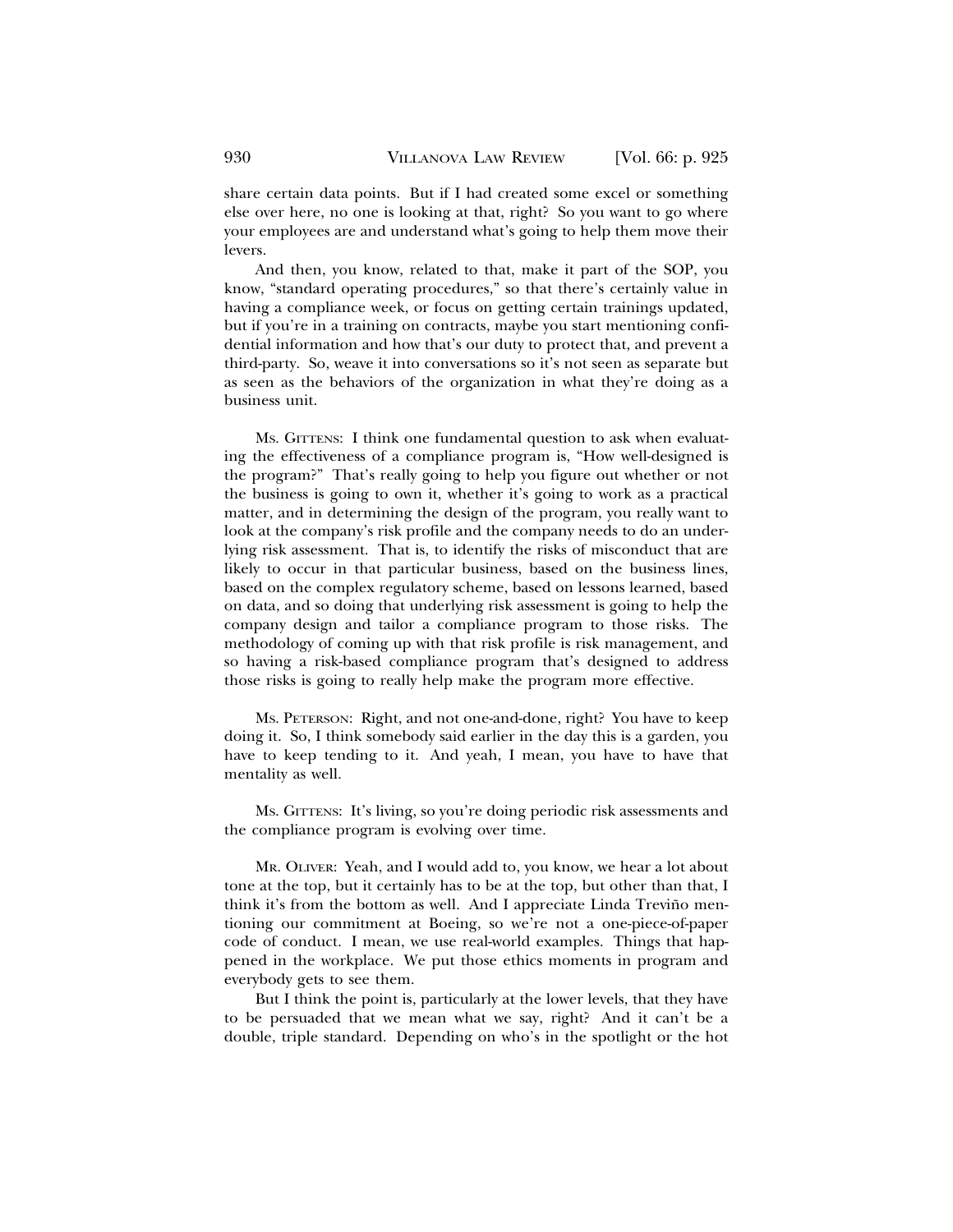seat right—folks are paying attention, right? And if somebody at a higher level gets, you know, a slap on the wrist or a pass for doing that which should result in more severe punishment, the employees, they're paying attention. So you do have to demonstrate your sincerity and your commitment to the process and when it lands on somebody at a higher, more visible level, you have to let the chips fall as they would with anyone else. And folks, they take note of that and they will feel better about their environment. They'll feel better about raising concerns, making complaints. Obviously, you know, we allow anonymous complaints—we would love for people to identify so that we can engage them. And that's a real measure of the health of an organization—how many people are willing to go through this knowing that there will be retaliation concerns, right? I think it's the ultimate kind of litmus tests of the health of compliance to come forward and identify themselves knowing that they will be supported throughout and not retaliate.

MR. BENJET: I would add I'm a really big believer in shared ownership and not creating a silo of compliance and legal in one vertical and everybody else over there. You know, we advise Avon and after redesigning their compliance program—after their Foreign Corrupt Practices Act (FCPA) issues—one of the things we really worked hard on with them was how to integrate the business. Not only just, "Here's the compliance program," but in designing and building and testing the compliance program. And that was partially through creating governance committees, creating processes, where before a new gifted entertainment approval system was rolled out, there was buy-in and there was testing from the business. And so from a structure perspective you can create it through governance structures that shared ownership. But it's also some of the day-to-day. And I really do think giving the business a voice so it's not, you know, the folks on the panel have been in-house and I was in-house hearing, "Oh, legal is making us do it and it makes no sense." So I'm just a huge believer from a structure perspective, creating the specific governance structures where there's shared ownership with the business.

PROFESSOR BROGAN: Well, that gets us to where I wanted to go next because all of you have had experience with this and there's, you know, a quote from some of the behavioral ethics research, "People cheat." And what was interesting but apparent is that people cheat. Good people cheat. Bad people cheat a lot. They probably cheat more than they should, but less than they can. That was the quote, you know. People tend to cheat and they tend to cheat more than they could, but less than they can. So, good people behave unethically and we're sort of getting to this. Like why do people cheat? Why do people in organizations cheat? And by cheat, it can be anything from using proprietary information that's not theirs to use, to embezzling, to taking home legal pads. Back when we used to write to, you know, violating policies about whether or not you let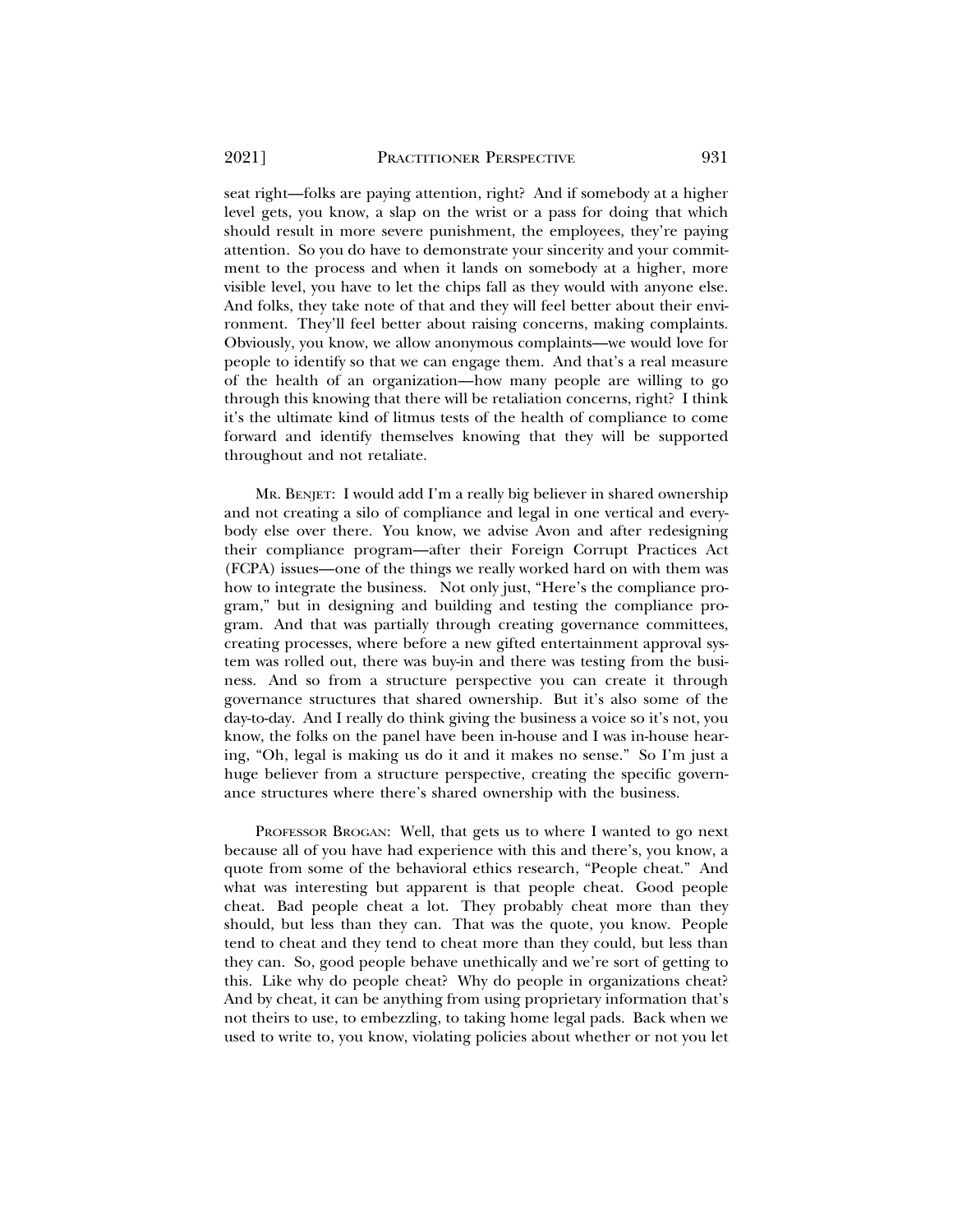a vendor buy you lunch. What makes people cheat and how can that help us figure out how to how to address cheating? So what's your experience? Lawrence, probably you came in and have to deal with what's happened and why people did what they did. Why you did they do what they did?

MR. OLIVER: Well, I mean, it's obviously a lot of different reasons. I'll try to consolidate. Obviously, there has to be an opportunity to cheat, and usually a belief that you won't get caught—which goes to compliance programs, right? Because if they're well designed, as Precious said, they should be able to prevent and detect wrongdoing, so the more that people think that they can get away with something and they have the opportunity, then you have a fertile environment for wrongdoing.

But let's not kid ourselves—certain wrongdoing that people engage in, you could have the best ethics compliance program ever designed and you will not deter those folks from engaging in that conduct. So, these programs aren't for those people, right? They're not for people who are bent on doing wrongdoing, and particularly, wrongdoing where they are the sole beneficiary. So, like a kickback or like a lavish business courtesy that they receive for arranging a contract with the company, right? I benefit, I get to go to the Super Bowl for free, right? That's over the top. So, folks that are really motivated by that you might not be able to reach them, but then you have others where the motivation is not for them, but it's for the company. So in other words, let's take the business courtesy example and flip it and say, "Okay, not me getting a business courtesy, but what can I extend to this customer to keep them happy and there for us?" And so I'm doing this really for the company's benefit, not mine, but I want to go as far as I can go to make sure this customer is happy.

At Boeing, we have several levels of review that you have to go through before you extend a courtesy over a certain dollar amount, right? It's like you have to get all these approvals. Well, if people are trying to, you know, get around that approval, then that's an issue, right? In order to do something to help the company. So I do think that a well-designed and well-developed ethics and compliance program can reach that individual. They're not motivated by self-interest when they're motivated to cut the corners, or maybe do some things to help the company. And I do think when you see that you can usually reach those people because they just need to understand the risk that they are creating. When you engage in that kind of thing, you are opening up risks for the company as well as yourself and burdening future employees. So, you know, I think the goal is to reach those that are reachable and make it real to them. But again, knowing that those who are just bent on doing things for a lot of different reasons, usually for their self-gain, when we identify them, we have to get rid of them.

PROFESSOR BROGAN: Yeah, I think that's right. I think we're talking about those people that are in the middle and we're trying to provide the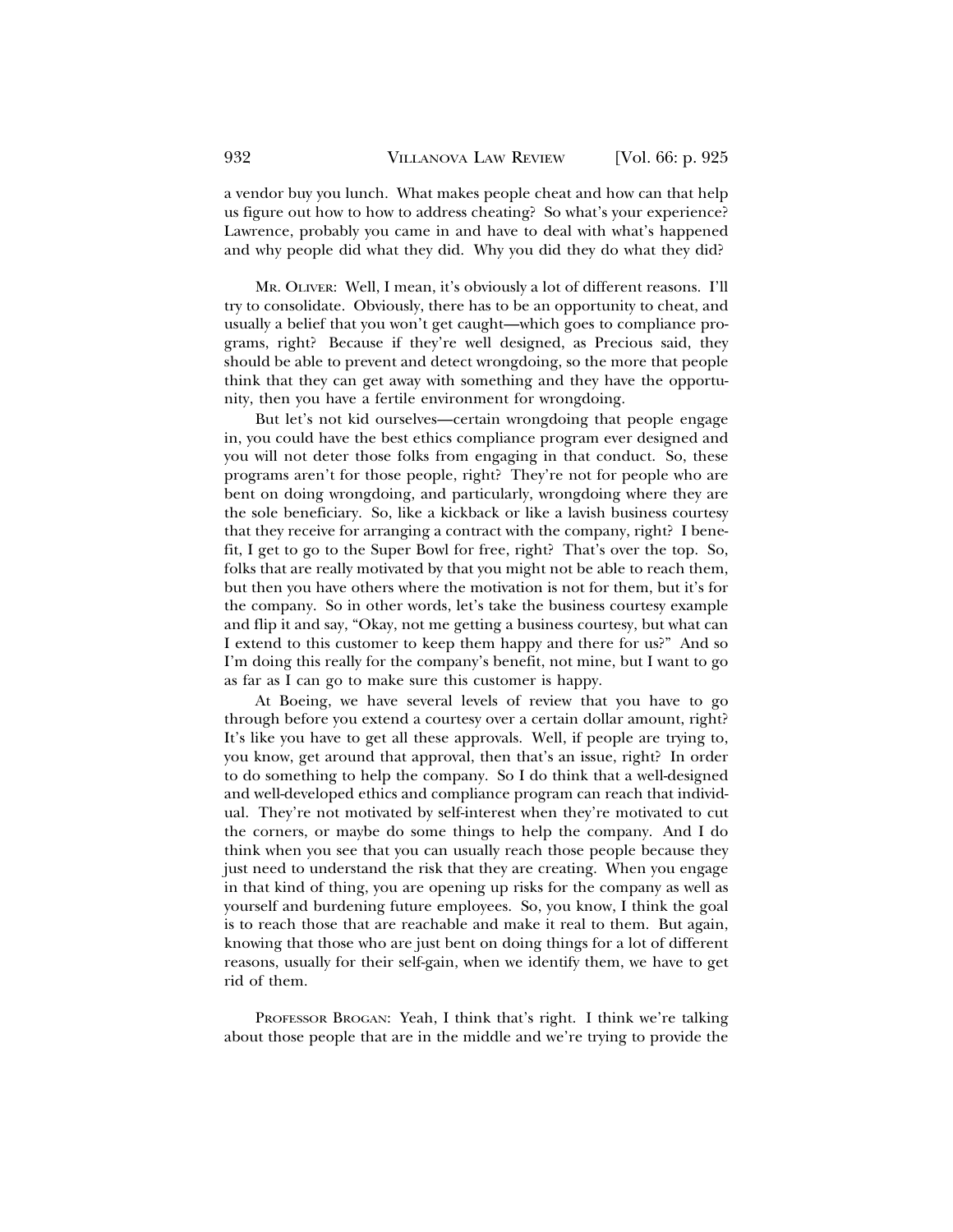garden, right. The place where we help create the ability, the capacity, the incentive to make the right choice.

MS. PETERSON: Yeah, Lawrence, your example in terms of the gift giving is an interesting one. You can also turn it—and I always try to tell people—you're going to put your customer's contact in a bad position, right? And then that totally changes it, because it's suddenly, "Oh, wait a minute. I don't want to." Because I say, "Companies like Boeing, they have these compliance programs, so this is not only our rule, but to the extent you do this, you could damage that relationship and get that person in trouble." Then you're going to make a whole new customer contact and build that relationship back up again. Hopefully, right? If that's even an option.

MR. OLIVER: So true, Nancy.

MS. GITTENS: One of the things is, we're dealing with human behavior, right? And you know, compliance programs don't have to be perfect, and you're never going to get rid of all misconduct or have a perfect program. You need to reach out to who you can and deal with misconduct when you find it. One of the things that always sticks out to me is that different people are motivated and driven for different reasons and by different things. So, sometimes you see good people will do bad things. Sometimes bad people will do good things. And one of the things that I've seen over time is that when people are motivated by ego—right, their own sense of importance, their own sense of self-esteem—a lot of people in that situation, it's hard for them to deal with the prospect of failure or not being successful. And fear of failure or not being successful, particularly for people who are ego-driven and have been successful for so long and are not used to failing and don't know how to fail fast, can really make you do things that you wouldn't think you would do.

MR. BENJET: You know, I think that's right. Building off with what Precious said, when you think about motivations, I also kind of divide it a little bit between leaders and workforce. When you think about the ego greed component you think about like, I show my Villanova class every year, the HBO documentary on Theranos and Elizabeth Holmes. You think about the black turtleneck and everything, you think about the drive and the ego that's there. And all of that craters down into how you create almost a fake product, but you're able to sell it out into the marketplace. That's at the leader level, but then you think about crimes of opportunity—which I think Lawrence was really talking about—where you have, you know, maybe a car country manager in a far flung region with a nonintegrated business who thinks he's not getting paid enough and has control over bank accounts, has control over vendors. But then if you think about like a workforce perspective, I think about like we talked about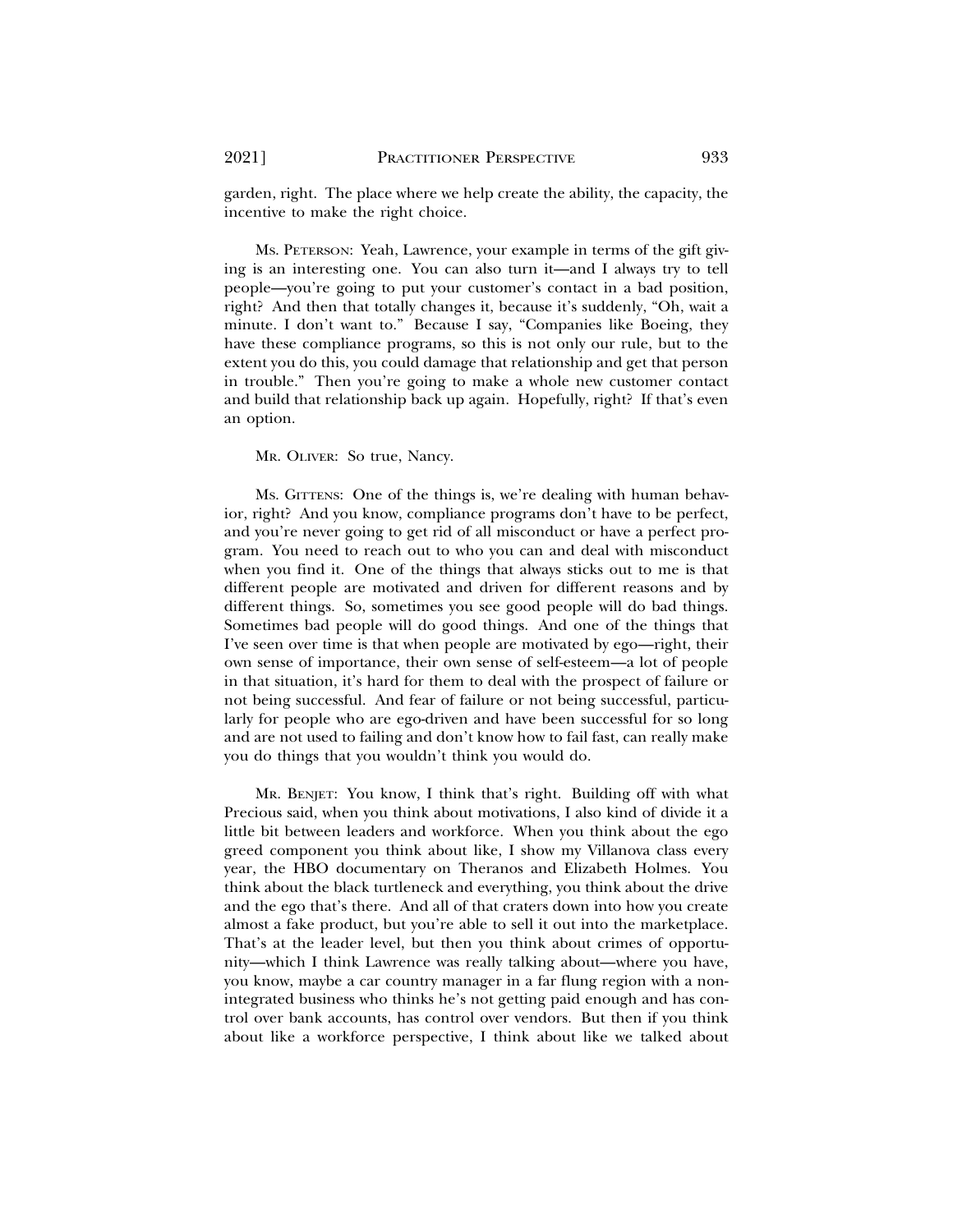Wells Fargo and I think about some of the General Motors issues where you have this sort of what I'll call "a wink and a nod" where you say the leadership is putting what people perceive to be unreasonable expectations either on performance metrics or on compensation metrics, so the messaging that comes down to the workforce is, "Cut the corners to make it happen because this is what leadership expects." So there's, I think, a dichotomy there. When you, when you actually think about workforce versus leadership.

And then one last example, which is that actually I've seen at Worldcom that Scott Sullivan, who was the CFO, and we committed a little bit of fraud. When we discovered the fraud and we went to Scott Sullivan, the CFO, his reaction wasn't, "Oh gosh, you found it," or, "Oh my." His reaction was to write a white paper saying how he thought he was smarter than the entire accounting industry, so the motivations are really different in that sense. But ultimately, I think the basic control which people were talking about is to have that communication into the employee-base, to speak that to them in the real terms. And look, you're not going to stop bad actors. There's no question intentionality in that sense. But are you making people aware of the guardrails? And are you giving them the opportunity to understand what is wrongful so they can raise their hands? And in that piece? But I think the motivations are across the board in that sense.

PROFESSOR BROGAN: Well, and I think that's clear from what all of you said and what, again, went on this morning and at the heart of Dr. Gentile's work. I jotted down some notes, "re-framing," and I think this speaks to what Nancy and Lawrence were talking about with the benefits, you know, let me take my client, my contractor, to the Super Bowl, right? Come to reframe that and say, "Okay, you're looking at this as advancing the interests of the company." Or, "Hey, it could hurt the company." Reframe it. "It hurts a company in a different way." Or, "It could hurt, you know, the customer or the person you're trying to help."

I always think of it—and I may be dated in this because you know, I teach Conflict of Laws and Torts—but the FCPA. I look at that and I see that it's just right for why did so many people cheat because they rationalize it, right? And you mentioned it, I think it was Lawrence who said, "I'm not getting paid enough, so I cheat because I'm not getting paid enough. It's not fair, so all I'm doing is leveling the playing field."

Somebody raised, "What do you do about academics and cheating on exams?" I was the Academic Dean for nineteen years and so many times the students would say, "You have to cheat because everybody cheats." And the answer is actually our students don't cheat. I think they're really very honorable. It's occasional, but there's this notion of rationalizing, and I guess to go back to what you all are saying is making it clear that yes, we want to make a lot of money and we want to operate in this foreign country. But if we have to pay officials off to get our stuff unloaded from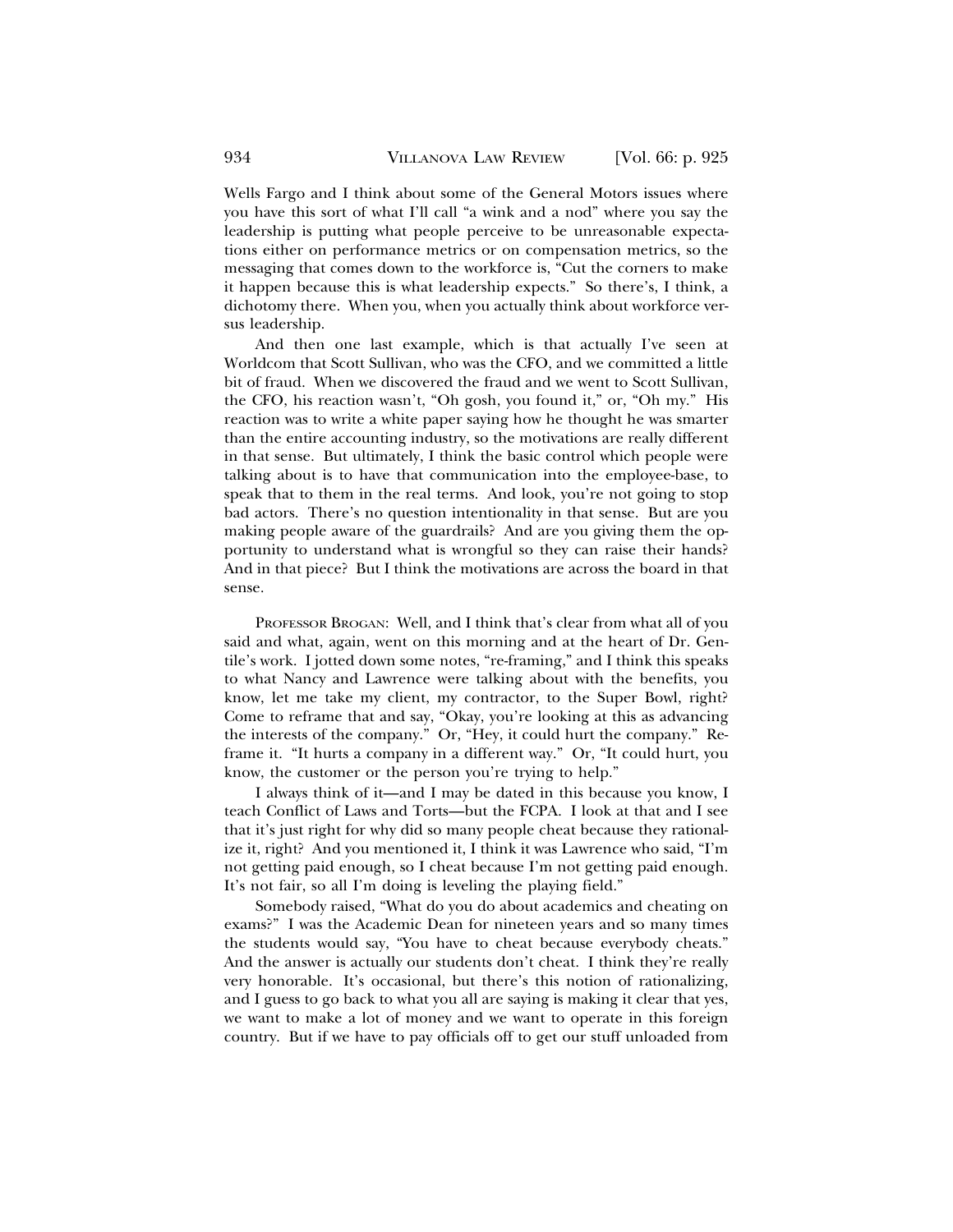the ships, well, we're not going to do that because the ultimate harm is greater. And making the structure, making it clear from the top down and from the sides out that this is a greater good. And how you empower, you're right, the person who's going to cheat is going to probably be pretty good at it, but you you're trying to reach those people in the middle, the people that are making the decision to go one way or another. And I think that's what I hear all of you saying that your structure needs to empower them. And as I read the Wells Fargo report. It's what I mean, Brian. I think you talked about it and I think Precious, Lawrence, and Nancy alluded to that. You say one thing, "Oh, we want to be ethical, truth matters," except we then put these unrealistic performance goals in place and we reward people who are cheating even when we know the numbers don't add up. So it seems the structure and addressing why people make the choices they make the people in the middle—like not the bad guys, the people in the middle.

MS. PETERSON: So you do have to be careful on how you incentivize people, which I think is what you're talking about with the Wells Fargo because that's where, you know, there's the behavioral component. But then there's also the structural component—which is separate if you think about it from, you know, your compliance steps that you want to take because if you have things shooting off in one direction because in some way the compensation or the commission structure was set up in a way, and even perhaps even unintended, you know, that starts creating the behavior you need to be there to say, wait a minute this is what's quote unquote, causing it. If you're lucky, hopefully that's what you'll do because you're again, back to Precious' point, we're constantly reassessing and looking at the risk again. It keeps going around. You're never done at this job. Trust me, you wake up every day and trying to think like what is it that we can make better, right?

PROFESSOR BROGAN: Well, it gets to what she said to Nancy about being with the employees. The only way you're going to know what's going on is at that level. I do want to turn a little bit to the challenges of the future, and we talked a little bit of that about this in our prep session. What are the challenges of the future that are going to manifest because of changes? Technology consistently, and has since the printing press, outpaced our ability to manage it or even sometimes to even imagine where it's going. It provides new and dangerous opportunities for wrongdoing by employees and specific dangers within each of our businesses and I think, Precious, especially in your business and in biotech is especially an issue. It also presents some new methods for employer surveillance and I'm a privacy person so new ways for me to be horrified by what maybe compliance people want to do to enforce the compliance strategies.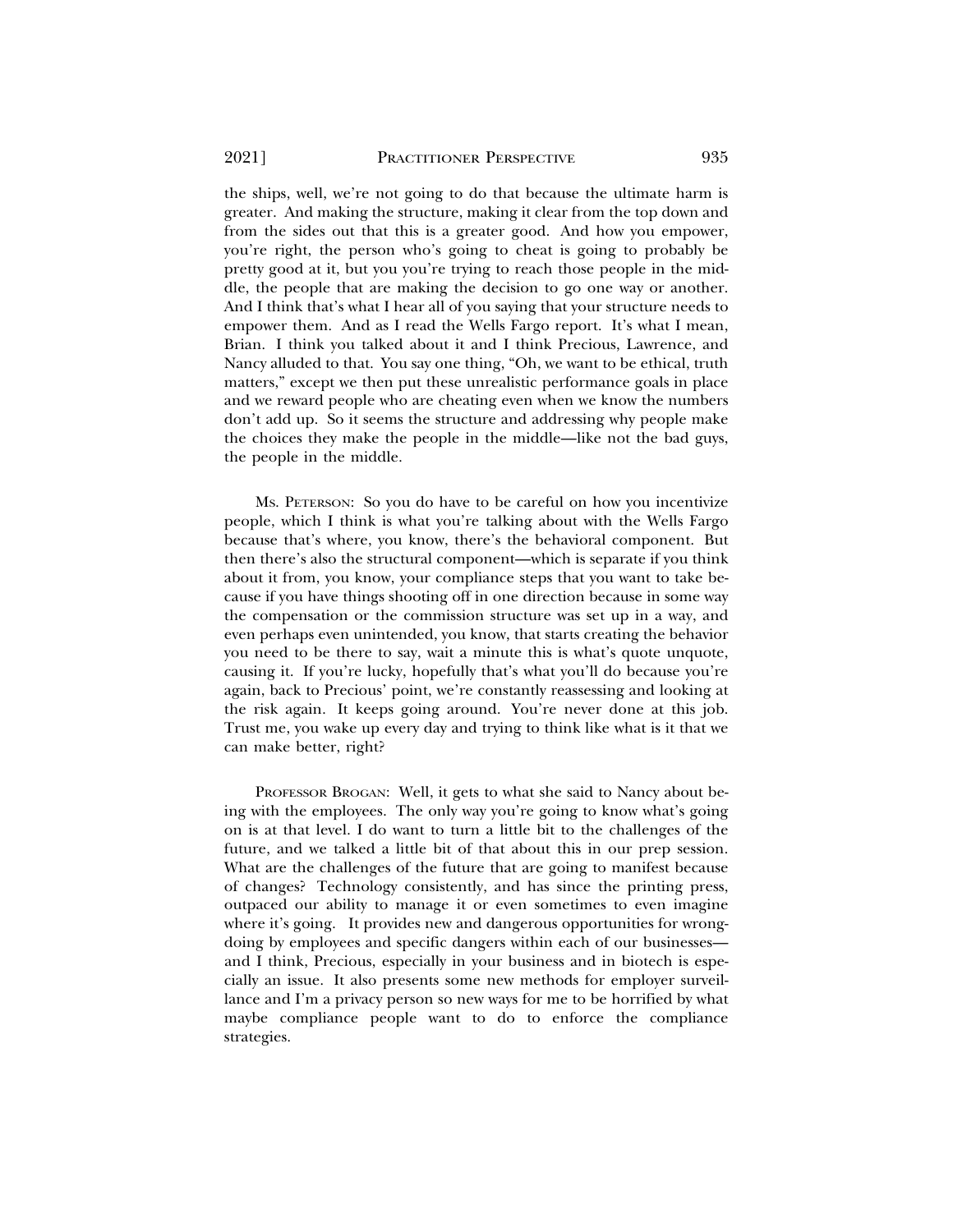Also, you know, changes in individual ethics and how people feel about. They say students—our youngsters, not us, but the youngsters of today's students—are just so used to there being cameras everywhere in the hallways and the classrooms, they're just kind of used to it. They assume their role is on camera.

So how did these challenges of futures play out? I'm going to add in one additional point that Precious brought up in our prep session and that is, you know, the idea of the employer now being deputized by the government in the context of some larger enforcement issues and now you've got this information. So, that's a very broad net that I'm throwing out and I'd like to begin with Precious and Nancy to talk about what they see and then throw it to Lawrence and Brian to talk about what does the future hold.

MS. GITTENS: Yes, I think this is really a question about how employers use technology to surveil their employees. And what they can and can't do. Generally speaking, I think the privacy laws, and I know things differ state to state, but generally speaking, companies are perfectly capable and can lawfully monitor their employees' activities on company computers, on company spaces, using company digital resources. And so I think there's a real question that arises then for people who are concerned about the privacy of the employee. And about these sorts of civil liberties, constitutional rights of the employee because the fact is that a company can do a lot more by way of surveilling an individual employee than the government can. And all I mean by that is that a company can search its computers that the employee is using, and some of these lines are blurred now, right? Because people are working remotely, and when you're working remotely and you're working at home, that means the employees is using—a lot of times—the company computers, you know on the evenings and on the weekends and at, you know, for all sorts of different reasons, and so there are new questions that arise in that context. And so where the employer is able to look at, you know, even just the key logger software technology. I know people are talking about now where the employer can record the actual keystrokes that, you know, on the keyboard and a message will go to the manager and say what the employee is looking at and a company can require an employee to answer questions or else face discharge for failure to cooperate in the company's internal investigation. These are things that, if the federal government was acting, it might need a search warrant. The government might need to, you know, Mirandize the employee that it wants to question.

And so I think this issue arises because yes, I think individuals are looking more closely and asking is the government really effectively outsourcing some of its criminal investigations to companies when they say to companies, "Alright, the information that you already obtained from your employees, we want you to go ahead and send it to us and we use it the way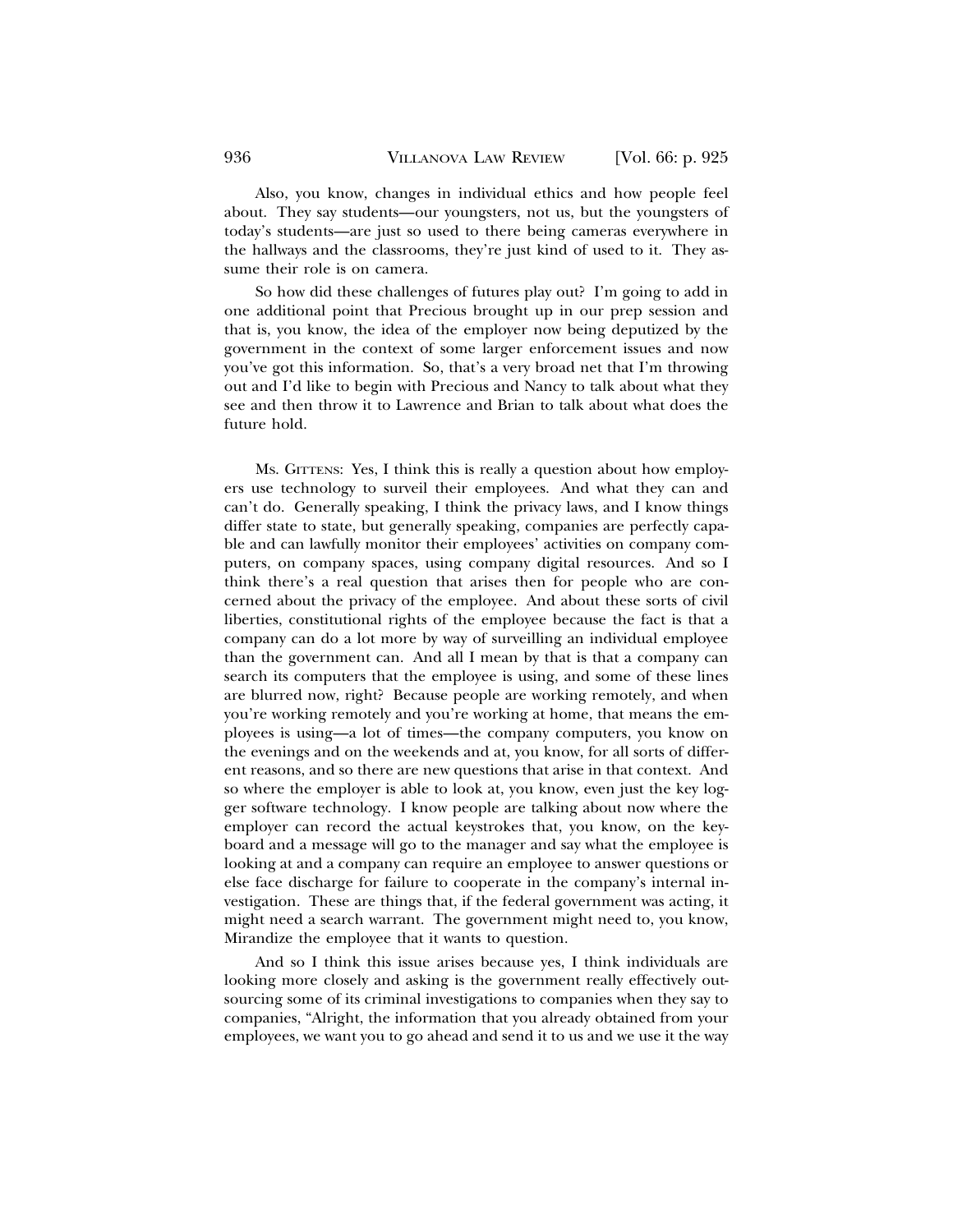that we want to." So I think these privacy and civil liberties issues are arising right now and people are looking very closely at them.

PROFESSOR BROGAN: And just to tie it to what we've been talking about in terms of compliance and making compliance effective, you know, all morning, and certainly in the first part of this conversation, we've been talking about making everybody part of compliance.

MR. BENJET: How am I going to have my employees use the ADP system to clock in where they use their fingerprint as they come in? Does that really matter to an Illinois fingerprinting law that was passed in 1933? And so, trying to match technology to antiquated laws I think is a real challenge when you think about that.

Just to hit on the government piece, just real quick. You know, the DOJ guidance is pretty clear. If you have any kind of investigation from a corporate perspective—and this goes like, you know, you get the *Upjohn* warnings and things like that—you are incentivized to cooperate with the government. If you're in the FCPA, I'm saying you're going to read out your privileged interview memos to them whether it's a waiver or not. That is embedded in the Justice Department culture at this point in time, and it's articulated, frankly, in some of the leniency in the statues because they want to go after individuals, at least purportedly. So I think when you think about that government piece, it's not only happening, but I think it's codified in the Justice Department guidance that's out there. And so I think that's one thing too on the government side that I think is worth it. There's that piece of it, but then there's also the general cooperation. I go back to MCI, and that's the public reporter that we may or may not have allowed after the Patriot Act. The federal government did directly tap into the trunks of phone lines, which is certainly an interesting may or may not. I—you know, on that piece—I kind of think about it today and you think about Apple on the iPhone, where they won't give the code. And so I think there's an ebb and flow there, in that piece, and you will see that ebb and flow continue. But it's an interesting dynamic—where the government, private, and public intersect in that same piece of time.

Can I close with one opportunity from tech? Because we've kind of talked about all the bad things. I do think, from a compliance program perspective, tech and data is a huge opportunity for programs. When you think about now, the ability to look at T&E spend and analyze it and see trends or vendor spending, or things like that. I think compliance programs do have an opportunity—with the right resourcing, with the right piece of that—to actually capitalize on the availability of tech and data to better perform the monitoring element of a compliance program. I don't want to lose sight that tech does provide opportunities to compliance programs as well.